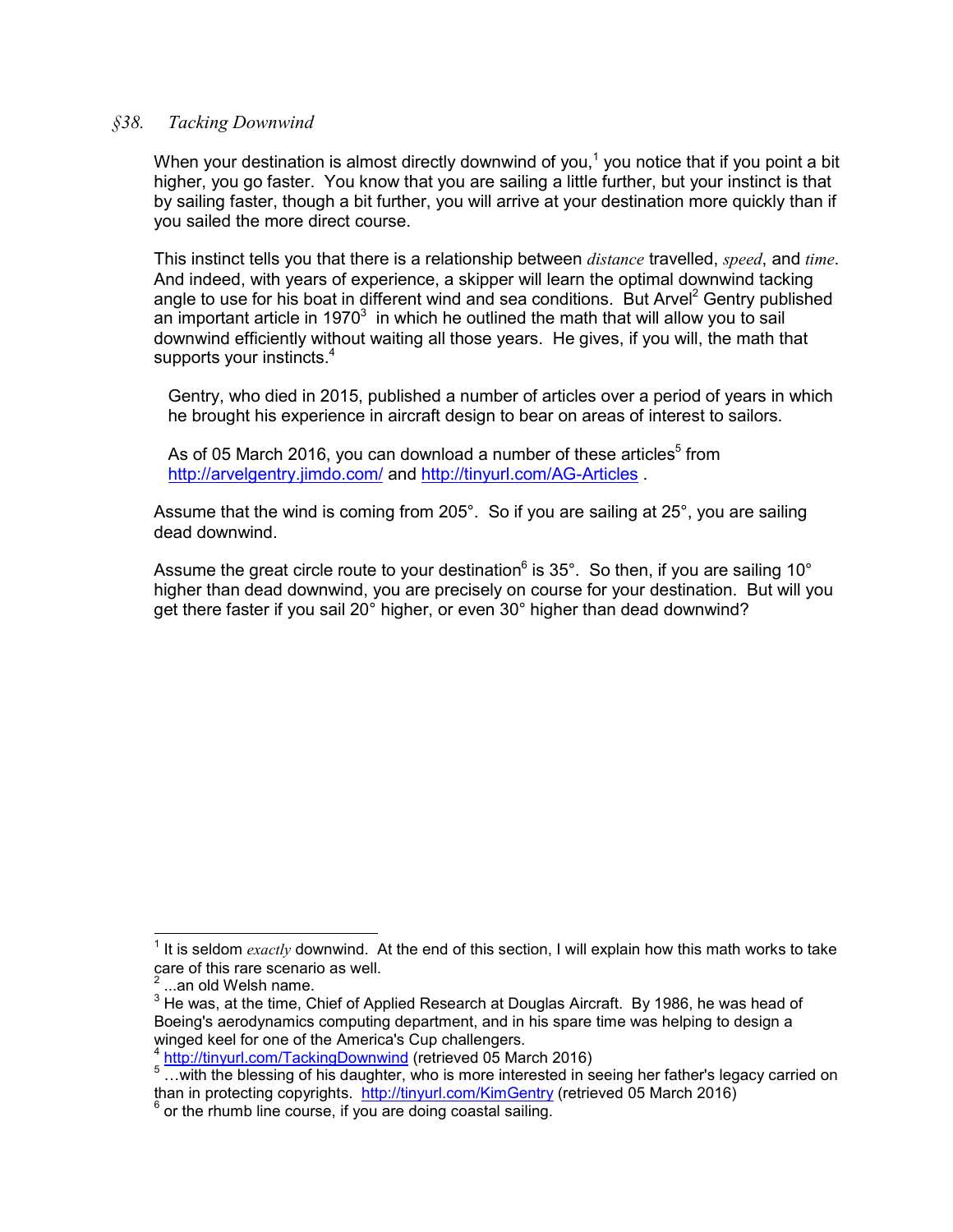

- $\gamma$  = angle between line to destination and dead downwind direction
- $\theta$  = downwind tacking angle
- $D =$  distance to mark without tacking
- $D\theta$  = D1 + D2, i.e. distance to destination with downwind tacking (further than D but potentially faster to complete)
- $2\theta$  = course to follow after gybe (= twice  $\theta$ )
- $S_{\gamma}$  = speed you make on direct course to destination, at angle  $\gamma$  to dead downwind
- $S\theta$  = speed you make on course  $\theta$ , pointing higher from dead downwind than  $\gamma$

Stating the question more generally, you know  $\gamma$ . You want to know the optimum angle for  $\theta$  which will get you to your destination the very fastest. You don't care if D $\theta$  is further than D. You care about getting home quick.

The complication in this is that the optimum answer will be different for different hull shapes and sail combinations, and also for different sea states and wind speeds. So then, you must begin by observing the actual speed you make while following different courses. That is to say, it will take several minutes to collect the data before you can calculate your optimum course.

Then, you need a "distance factor" (DF) and a "speed factor" (SF) that you can relate a "time factor" (TF). These are:

$$
DF = \frac{\cos(\gamma)}{\cos(\theta)} \qquad \qquad SF = \frac{S\theta}{S\gamma} \qquad \qquad TF = \frac{DF}{SF}
$$

The time factor represents the fraction of time it will take to sail on the given course  $\theta$ compared to the baseline time it will take to sail on course  $\gamma$ . If the TF = 0.750, then it means that sailing course  $\theta$  will take 75% of the time it would take if you sailed on course  $\gamma$ . Another way of saying is is that course  $\theta$  is 25% faster under these conditions.

Example with a TEOG 40 foot sloop, where  $\gamma$  is 10° higher than dead downwind.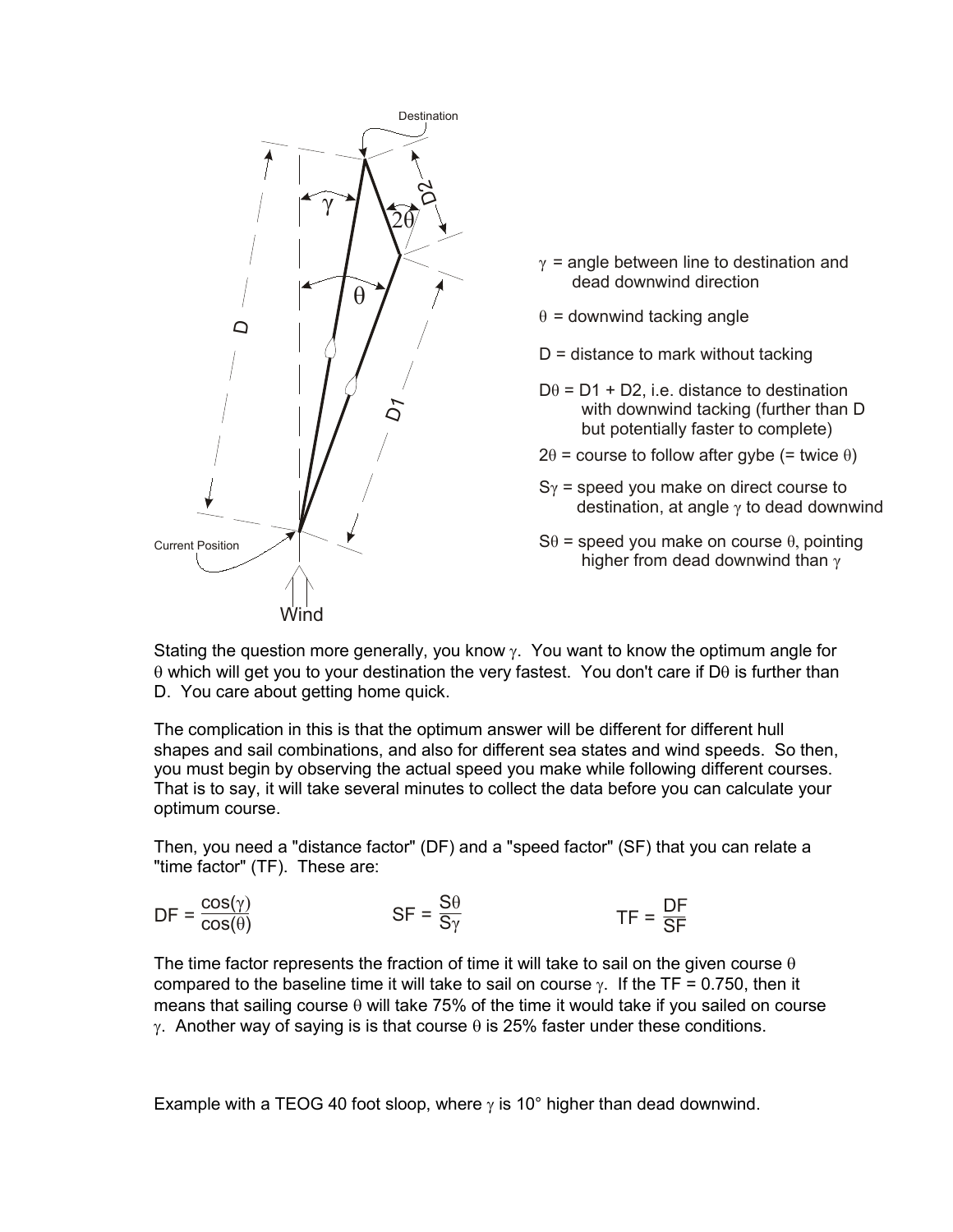That is, if the wind is coming from due south, 180°, dead downwind would be 0°. Pointing 10° closer to the wind than 0° would be sailing at 10° (or giving equal answers, sailing at 350° - but we are not interested in true bearings; only bearings relative to dead downwind).

| Course to      | Course sailed | <b>Distance</b> | Speed on               | Speed                                      | Time                        | Ideal  |
|----------------|---------------|-----------------|------------------------|--------------------------------------------|-----------------------------|--------|
| Dest. relative | relative to   | Factor          | course $\theta$        | Factor                                     | Factor                      | Course |
| to dead        | dead          | DF              |                        | <b>SF</b>                                  | <b>TF</b>                   |        |
| downwind       | downwind      |                 |                        |                                            |                             |        |
| γ              | θ             | cos(y)          | $S_{\theta}$           | $\underline{\mathsf{S}}\underline{\theta}$ | $rac{\text{DF}}{\text{SF}}$ |        |
|                |               | $cos(\theta)$   |                        | $S_{\gamma}$                               |                             |        |
| 10             | 10            | 1.000           | 2.2                    | 1.000                                      | 1.000                       |        |
|                |               |                 | (i.e. S <sub>Y</sub> ) |                                            |                             |        |
|                | 20            | 1.048           | 2.6                    | 1.182                                      | 0.887                       |        |
|                | 30            | 1.137           | 3.2                    | 1.455                                      | 0.781                       |        |
|                | 40            | 1.286           | 3.8                    | 1.727                                      | 0.745                       | ★      |
|                | 50            | 1.532           | 4.2                    | 1.909                                      | 0.802                       |        |

Conditions: 4 knot wind; small waves with glassy crests; no breaking waves.

Let's unpack this. If you are sailing directly at your destination, pointing 10° higher than dead downwind, your speed is 2.2 knots. Of course, at that angle  $cos(y)/cos(\theta) =$  $cos(10^\circ)/cos(10^\circ) = 1$ . You will find that your speed factor and time factor are both 1. This is your baseline result. You want to see if you can do better than this.

The DF for 20 $\degree$  is cos(10 $\degree$ ) ÷ cos(20 $\degree$ ) = 1.048

Position your cursor over cos(10°).



Now move the hash mark for cos(20°) underneath the cursor, to do a division.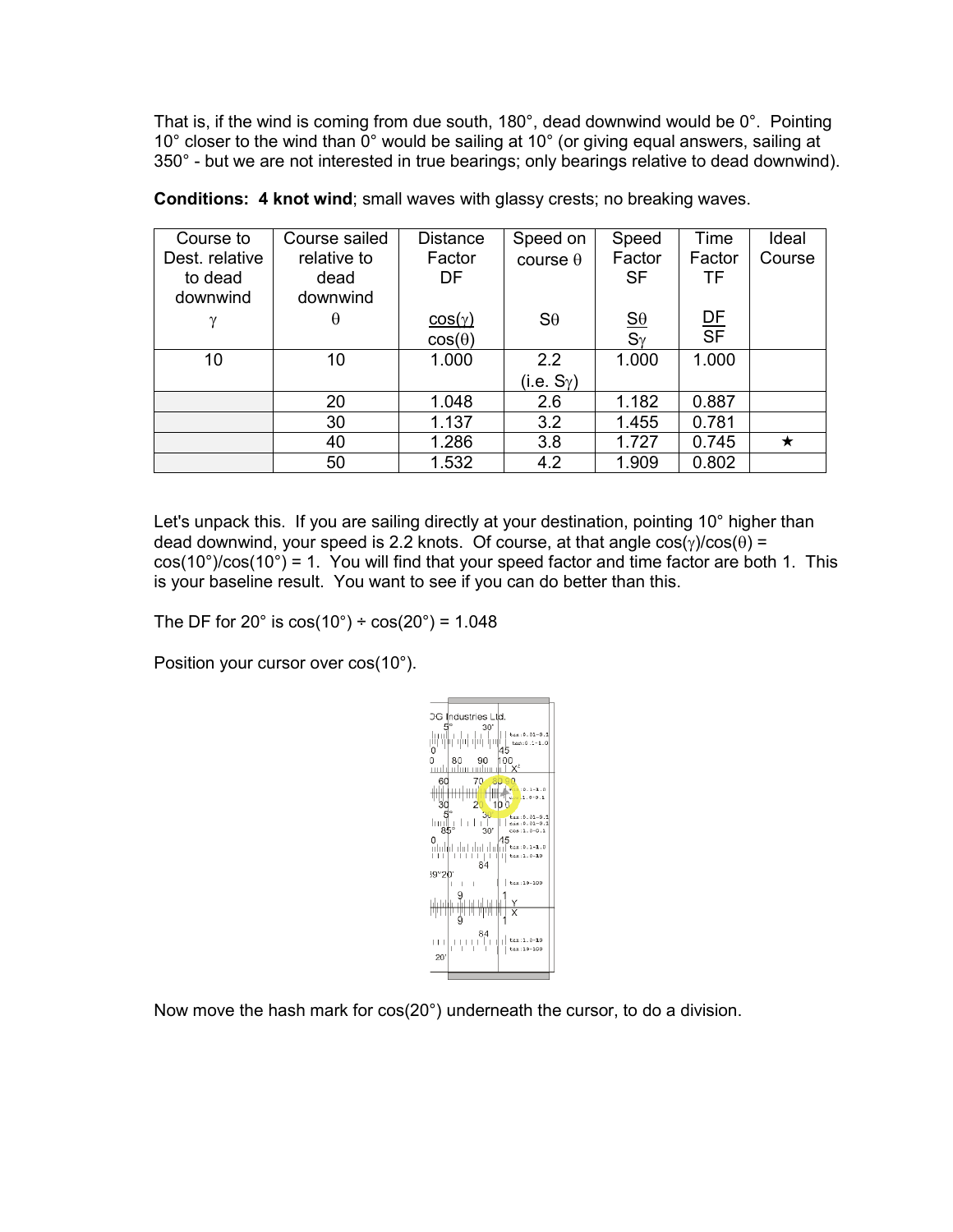

Read the answer on the D scale, under the left index on the C scale.



Do this for the other values of  $\theta$  you want to check: 30°, 40°, and 50°.

Now, settle your craft in for a few minutes on each course, starting at 10 $^{\circ}$  (i.e.  $\gamma$ , pointing directly at your destination), 20°, 30°, 40°, and 50°. You will be using the masthead wind vane and your instruments to ensure that you are on the proper course. In each case, allow a few minutes to pass for your speed to settle down. In 4 knots of wind, your speeds should be quite consistent.

As you move into higher winds, and bigger waves, your speed will vary more from moment to moment.<sup>7</sup> Do your best to get an average speed to the nearest tenth of a knot.

Now that you have the first four columns of your chart for 4 knots of wind filled in, you can calculate SF. This is a straightforward division. When  $\theta$  = 20° and your speed is 2.6 kn,

 $7$  You will slow down as a big wave smashes into your bow.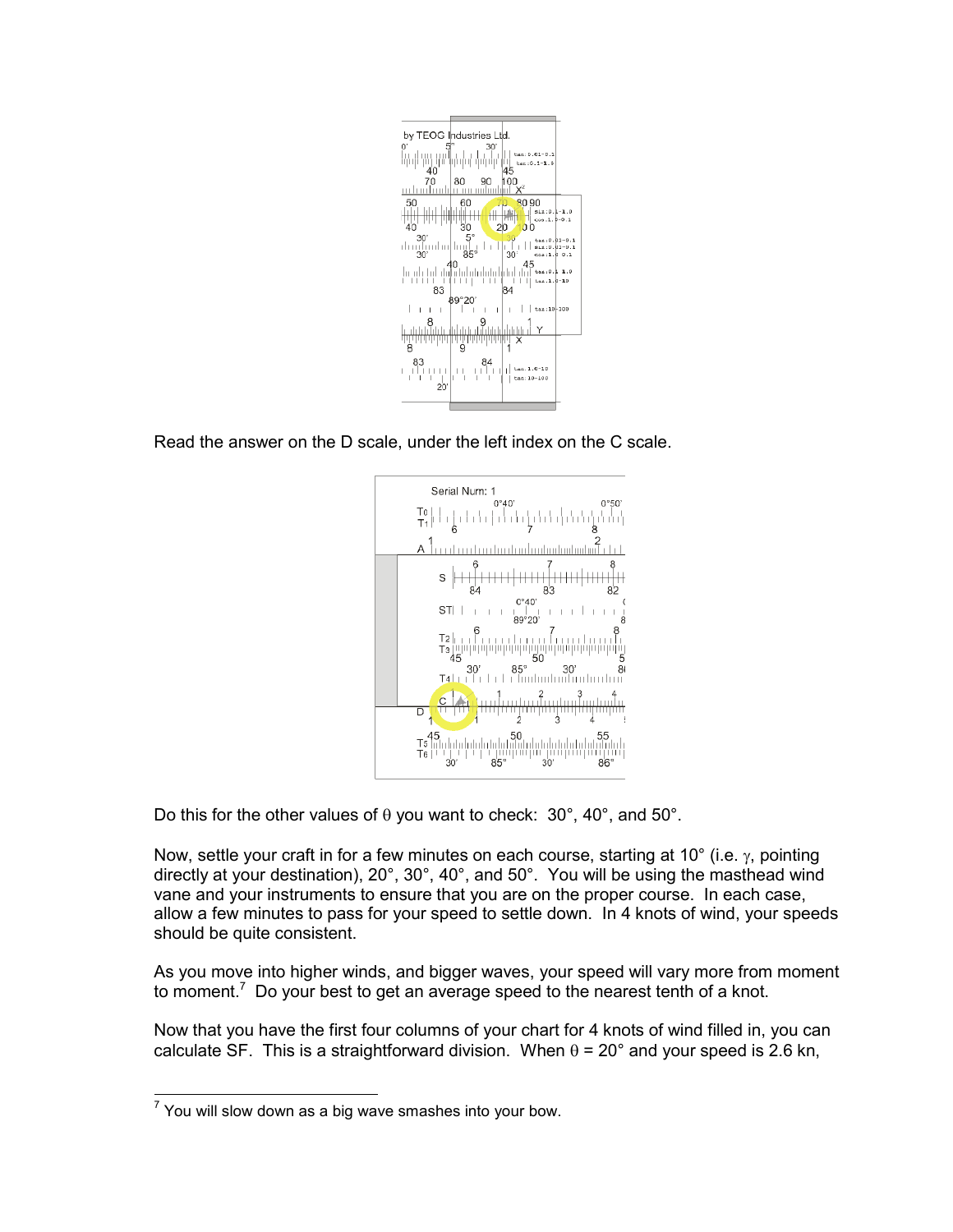then SF = 2.6 kn/2.2 kn. Position 2.2 on C over 2.6 on D, and read the answer on D under the left index of  $C = 1.182$ .



Carry this on to calculate the speed factor values for the other course values you want to evaluate.

Now, fill in the time factor column, where TF = DF/SF. When  $\theta$  = 20°, this is 1.048/1.182 = 0.887.

Position the cursor on 1.048 on the D scale, and position 1.182 on the C scale under the cursor, and read the answer under the right index of the C scale.

|     | Serial Num 1                                                                           | Mark 1 Navigator's Slide Rule                                                                                      | Copyright © 2016 by TEOG Industries Ltd.         |
|-----|----------------------------------------------------------------------------------------|--------------------------------------------------------------------------------------------------------------------|--------------------------------------------------|
|     | D°4<br>$\left  \begin{smallmatrix} \mathsf{T0} \ \mathsf{T} \end{smallmatrix} \right $ | $0^{\circ}50'$<br>19<br>12<br>$20 -$<br>16                                                                         |                                                  |
|     | A                                                                                      |                                                                                                                    |                                                  |
|     | 83                                                                                     | 35<br>'' 50<br>55<br>60<br>75<br>82<br>Tκ<br>73<br>76<br>78<br>65<br>80<br>81                                      | 8090<br>$936:0.1-3.0$<br>00111-1-012<br>45<br>40 |
| TI. | 89°20                                                                                  | 0°50<br>nghulmduuluuluuluulug ka u tu uu tu uu <sub>33</sub> 0 o tu u tu g ka duuduu guud uu turg.<br>So<br>89°10' | tan:0.21-0.1<br>81610.21-0.1<br>cop:1.1-0.1      |
|     |                                                                                        | 30<br>20<br>25<br>75<br>55<br>81<br>80                                                                             | $tan: 0.1 - 1.0$<br>tan:1.1-10<br>82<br>84       |
|     |                                                                                        | 30                                                                                                                 | 89°1<br>89°20'<br>tan:10-100                     |
|     | mm                                                                                     |                                                                                                                    |                                                  |
|     | D                                                                                      |                                                                                                                    |                                                  |
|     | Ts∏<br>T6   I                                                                          | 88°<br>86°                                                                                                         | tar                                              |

The smaller the time factor value, the quicker you will arrive at your destination. In this case, sailing 40° higher than dead downwind will get you to your destination in 74.5% the time it would take you if you sailed directly for your destination.

You should understand how to work the slide rule on this problem, but you may be struggling to wrap your head around this whole concept of calculating tacking downwind angles. It may help to use this same TEOG 40 example at some different wind speeds.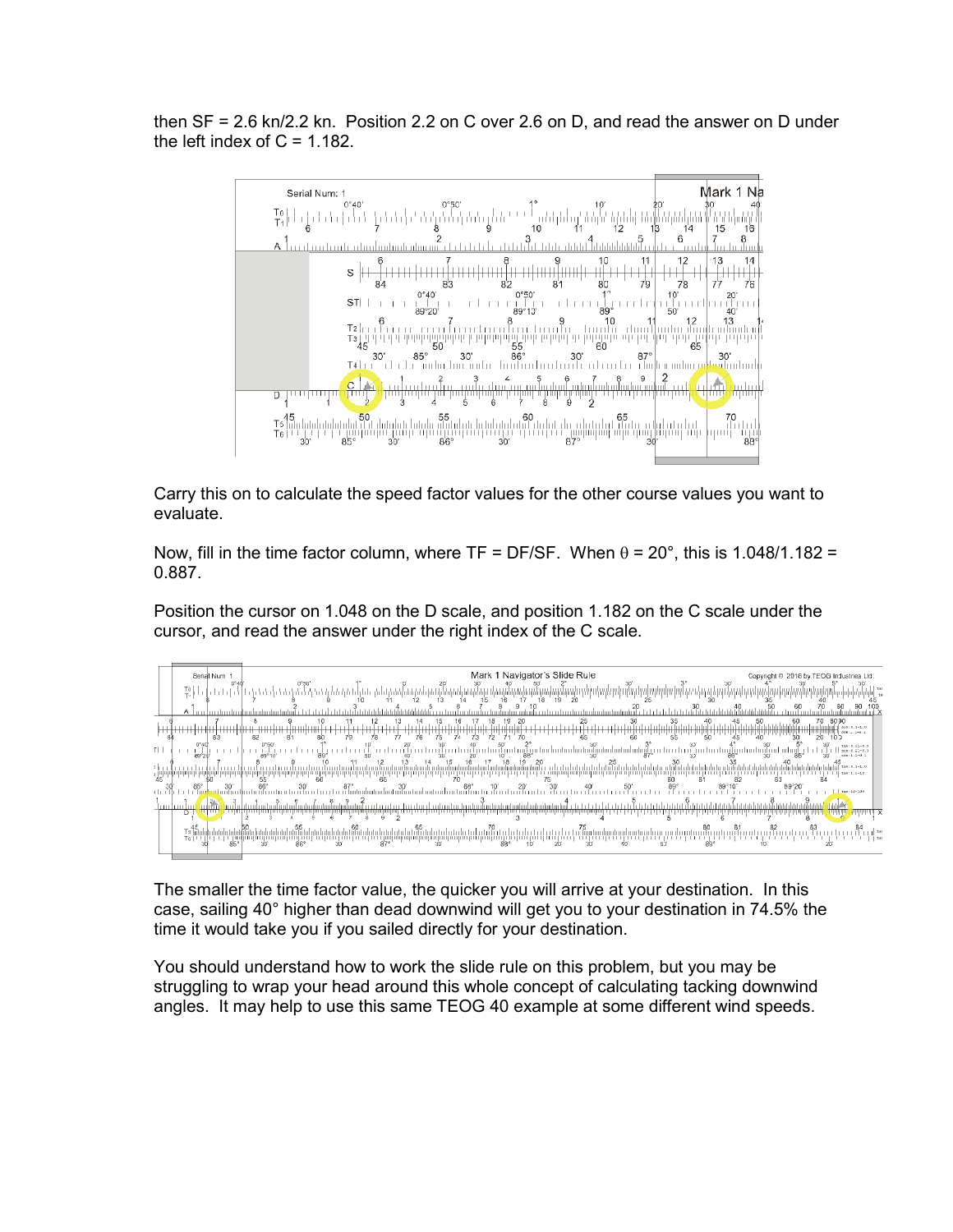## Conditions: 8 knot wind; scattered whitecaps.

| Course to      | Course sailed | <b>Distance</b> | Speed on             | Speed                                      | Time                        | Ideal   |
|----------------|---------------|-----------------|----------------------|--------------------------------------------|-----------------------------|---------|
| Dest. relative | relative to   | Factor          | course $\theta$      | Factor                                     | Factor                      | Course  |
| to dead        | dead          | DF              |                      | <b>SF</b>                                  | TF                          |         |
| downwind       | downwind      |                 |                      |                                            |                             |         |
| $\gamma$       | θ             | $cos(\gamma)$   | $S_{\theta}$         | $\underline{\mathsf{S}}\underline{\theta}$ | $rac{\text{DF}}{\text{SF}}$ |         |
|                |               | $cos(\theta)$   |                      | $S_{\gamma}$                               |                             |         |
| 10             | 10            | 1.000           | 4.3                  | 1.000                                      | 1.000                       |         |
|                |               |                 | (i.e. $S_{\gamma}$ ) |                                            |                             |         |
|                | 20            | 1.048           | 5.3                  | 1.233                                      | 0.850                       |         |
|                | 30            | 1.137           | 6.0                  | 1.395                                      | 0.815                       | $\star$ |
|                | 40            | 1.286           | 6.7                  | 1.558                                      | 0.825                       |         |
|                | 50            | 1.532           | 7.0                  | 1.628                                      | 1.062                       |         |

Conditions: 12 knot wind; numerous whitecaps.

| Course to      | Course sailed | <b>Distance</b> | Speed on               | Speed                                      | Time                        | Ideal  |
|----------------|---------------|-----------------|------------------------|--------------------------------------------|-----------------------------|--------|
| Dest. relative | relative to   | Factor          | course $\theta$        | Factor                                     | Factor                      | Course |
| to dead        | dead          | DF              |                        | <b>SF</b>                                  | TF                          |        |
| downwind       | downwind      |                 |                        |                                            |                             |        |
| γ              | θ             | cos(y)          | $S_{\theta}$           | $\underline{\mathsf{S}}\underline{\theta}$ | $rac{\text{DF}}{\text{SF}}$ |        |
|                |               | $cos(\theta)$   |                        | $S_{\gamma}$                               |                             |        |
| 10             | 10            | 1.000           | 6.3                    | 1.000                                      | 1.000                       |        |
|                |               |                 | (i.e. S <sub>Y</sub> ) |                                            |                             |        |
|                | 20            | 1.048           | 7.3                    | 1.233                                      | 0.850                       | ★      |
|                | 30            | 1.137           | 7.8                    | 1.395                                      | 0.815                       |        |
|                | 40            | 1.286           | 8.2                    | 1.558                                      | 0.825                       |        |
|                | 50            | 1.532           | 8.2                    | 1.628                                      | 1.062                       |        |

Conditions: 16 knot wind; 7 foot waves, ubiquitous whitecaps, some spray.

| Course to      | Course sailed | <b>Distance</b> | Speed on        | Speed                                               | Time                        | Ideal  |
|----------------|---------------|-----------------|-----------------|-----------------------------------------------------|-----------------------------|--------|
| Dest. relative | relative to   | Factor          | course $\theta$ | Factor                                              | Factor                      | Course |
| to dead        | dead          | DF              |                 | <b>SF</b>                                           | <b>TF</b>                   |        |
| downwind       | downwind      |                 |                 |                                                     |                             |        |
| $\gamma$       | θ             | cos(y)          | $S_{\theta}$    | $\underline{\mathbf{S}}\underline{\mathbf{\theta}}$ | $rac{\text{DF}}{\text{SF}}$ |        |
|                |               | $cos(\theta)$   |                 | $S_{\gamma}$                                        |                             |        |
| 10             | 10            | 1.000           | 7.9             | 1.000                                               | 1.000                       | ★      |
|                |               |                 | (i.e. $S_Y$ )   |                                                     |                             |        |
|                | 20            | 1.048           | 8.0             | 1.013                                               | 1.035                       |        |
|                | 30            | 1.137           | 8.2             | 1.038                                               | 1.096                       |        |
|                | 40            | 1.286           | 8.2             | 1.038                                               | 1.239                       |        |
|                | 50            | 1.532           | 8.2             | 1.038                                               | 1.476                       |        |